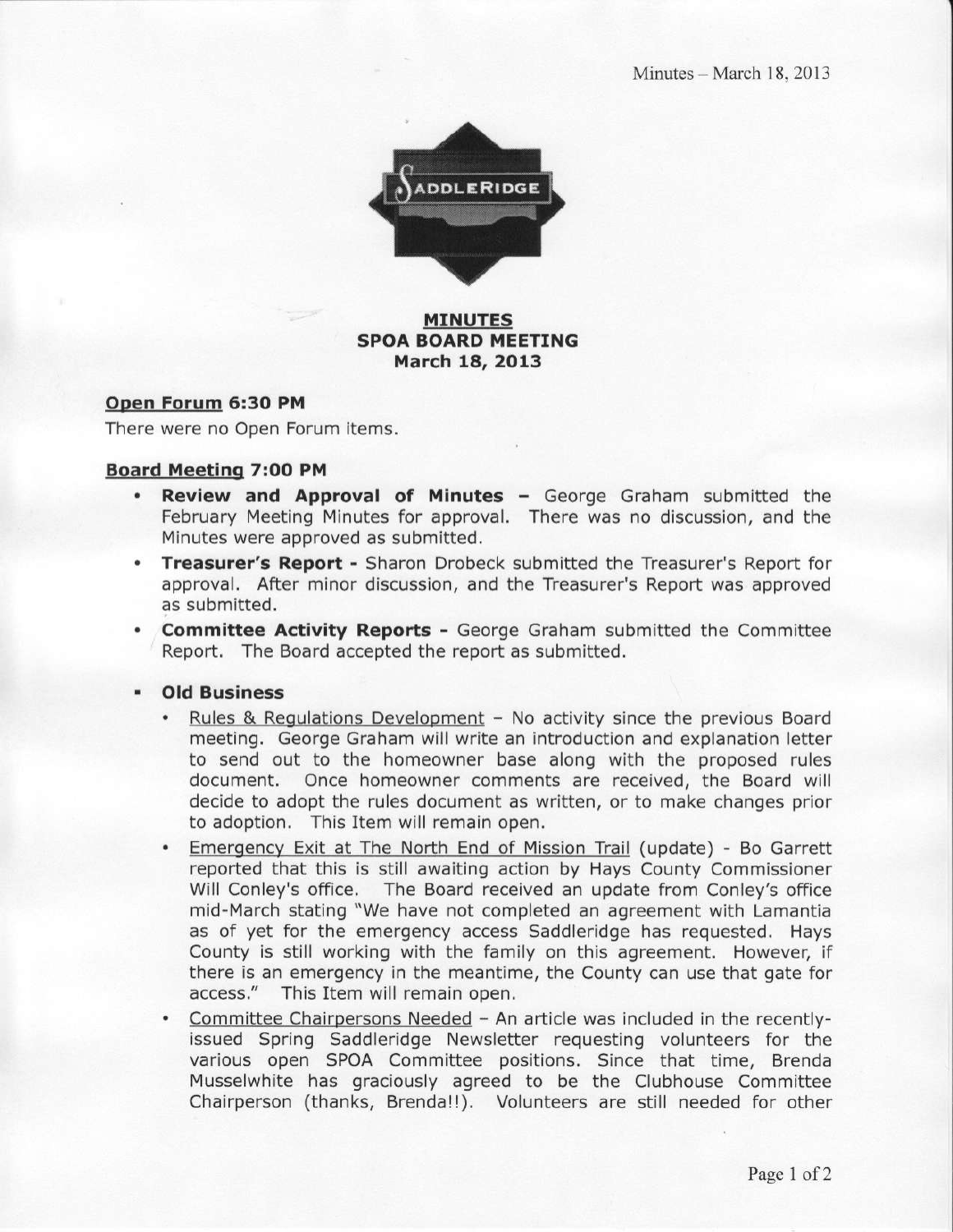positions, though. Anyone wishing to volunteer for any Committee position should contact an SPOA Board member. This Item wlll remain open for another month.

- SPOA Tax Filing Status Sharon Drobek (SPOA Treasurer) is currently researching whether or not the SPOA is legally a tax-exempt organization, but has not as yet found documents either proving or disproving this. Research will continue, and a definitive answer should be found before tax-filing time. This Item will remain open.
- Info Signs at the Saddleridge Entrances This Item is now closed due to lack of interest and City of Wimberley regulatory concerns.
- Annual Saddleridge Picnic Planning The annual Saddleridge Picnic will be on Saturday, April 13; from 11 AM to 1 PM. Food has been ordered from Brookshire Brothers (Bar-b-que). Other preparations are ongoin9, This Item will remain open through next month.
- . Saddleridge Newsletter Planning The Spring Saddlebags newsletter has been sent out. This Item is now closed.

#### New Business

. There was no new business.

The meeting was adjourned at 7:20 PM.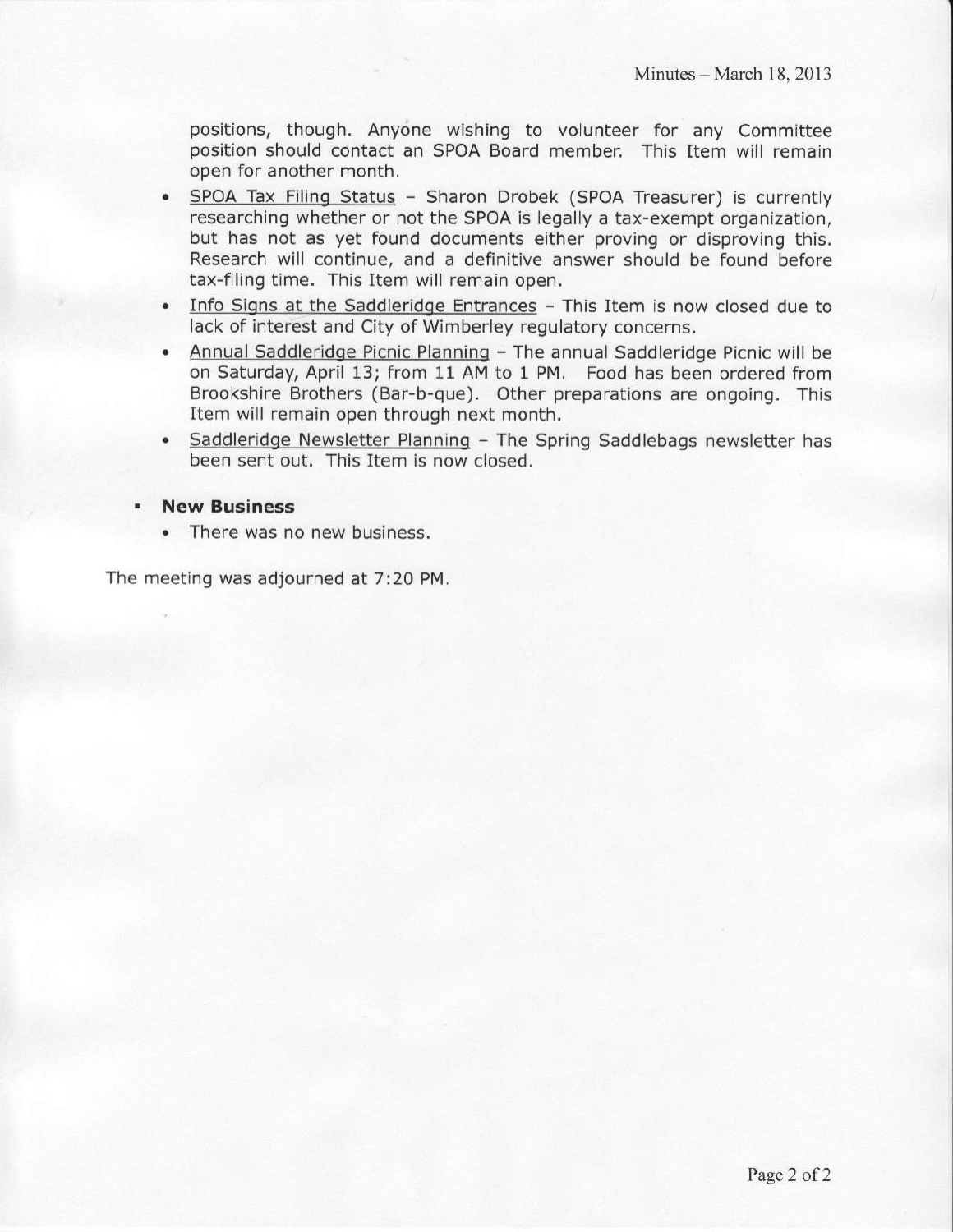# Saddleridge Property Owners Association

## February Treasurer's Report March 18, 2013

The February Treasurer's report includes a month-end and prior year-end Balance Sheet as well as detailed Profit and Loss Statements that compare actual experience to the budgeted income and expense projections for the month and year-to-date through February. This information is included in a format which includes the 2013 annual budget. This will help to keep the big picture in mind.

The Balance Sheet as of February 28 includes:

- Accounts Receivable of  $$(113)$ , this negative balance represents dues paid in advance.
- SPOA has no outstanding liabilities.

At the end of February, approximately \$2,650 (roughly 15%) of the 2013 Dues remained outstanding.

A review of the Profit and Loss report shows that the monthly net income of \$229 unfavorably compares to the budgeted income of \$605 for February. There were no unugual items to note; the differences to budget arc due to timing.

On a year-to-date basis the actual net income of \$5,904 is comparable to the budgeted net income of \$5.335.

Respectfully submitted,

Sharon M. Drobeck **Treasurer**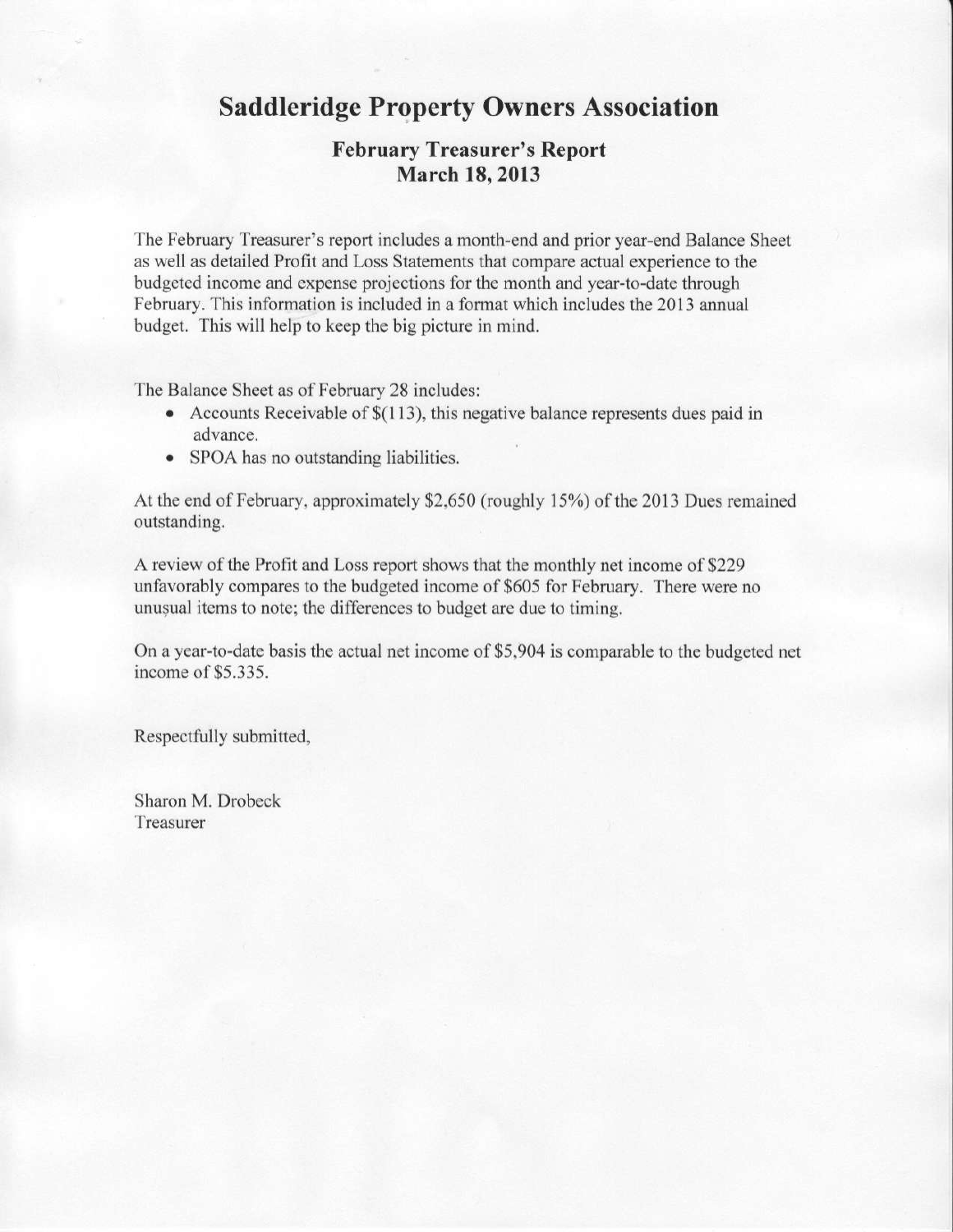# **Saddleridge Property Owners Association Balance Sheets As of**

|                                       | <b>February 28, 2013</b> | December 31, 2012 |
|---------------------------------------|--------------------------|-------------------|
| <b>ASSETS</b>                         |                          |                   |
| <b>Current Assets</b>                 |                          |                   |
| <b>Checking/Savings</b>               |                          |                   |
| Ozona CD                              | 50,270.20                | 50,245.29         |
| <b>Ozona Checking</b>                 | 5,630.32                 | 9,665.08          |
| <b>Ozona Money Market</b>             | 38,392.37                | 28,381.35         |
| <b>Total Checking/Savings</b>         | 94,292.89                | 88,291.72         |
| <b>Accounts Receivable</b>            |                          |                   |
| <b>Accounts Receivable</b>            | (113.27)                 | (16.27)           |
| <b>Total Accounts Receivable</b>      | (113.27)                 | (16.27)           |
| <b>Other Current Assets</b>           |                          |                   |
| <b>Undeposited Funds</b>              | 0.00                     |                   |
| <b>Total Other Current Assets</b>     | 0.00                     | 0.00              |
| <b>Total Current Assets</b>           | 94,179.62                | 88,275.45         |
| <b>Other Assets</b>                   |                          |                   |
| <b>Saddleridge Property</b>           | 80,500.00                | 80,500.00         |
| <b>Total Other Assets</b>             | 80,500.00                | 80,500.00         |
| <b>TOTAL ASSETS</b>                   | 174,679.62               | 168,775.45        |
| <b>LIABILITIES &amp; EQUITY</b>       |                          |                   |
| Equity                                |                          |                   |
| <b>Opening Balance Equity</b>         | 110,823.40               | 110,823.40        |
| <b>Retained Earnings</b>              | 57,952.05                | 52,991.90         |
| Net Income                            | 5,904.17                 | 4,960.15          |
| <b>Total Equity</b>                   | 174,679.62               | 168,775.45        |
| <b>TOTAL LIABILITIES &amp; EQUITY</b> | 174,679.62               | 168,775.45        |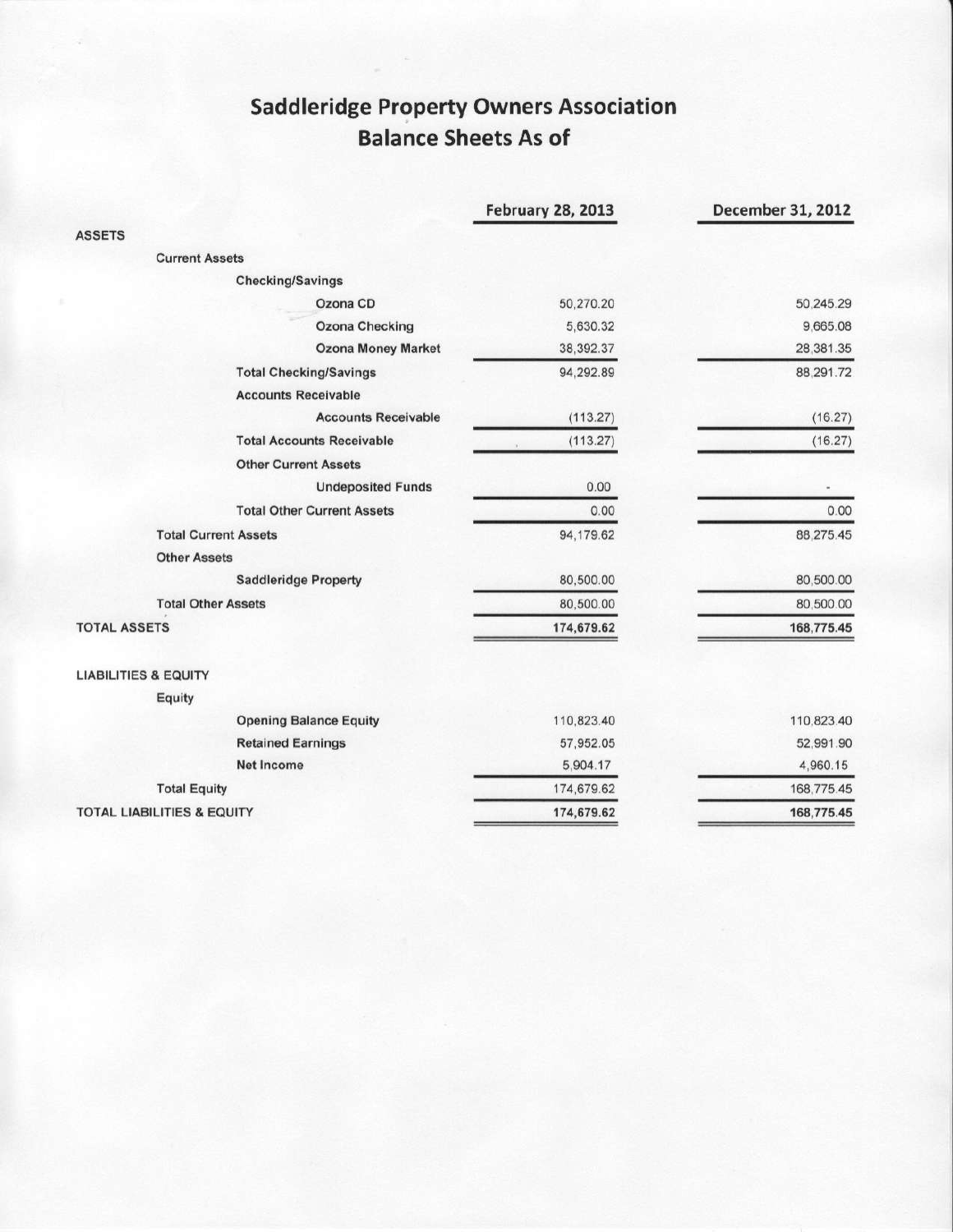.10:49 AM<br>03/10/13<br>Cash Basis

# Saddleridge Property Owners Association<br>Profit & Loss Budget Performance<br>February 2013

|                                            | Feb 13   | <b>Budget</b> | Jan - Feb 13 | <b>YTD Budget</b> | <b>Annual Budget</b> |
|--------------------------------------------|----------|---------------|--------------|-------------------|----------------------|
| Income                                     |          |               |              |                   |                      |
| <b>Clubhouse Usage Fee</b>                 | 25.00    | 50.00         | 50.00        | 75.00             | 500.00               |
| <b>HOA Dues Collected</b>                  | 1,248.00 | 1,400.00      | 9,216.00     | 8,595.00          | 19,580.00            |
| <b>Interest Earned</b>                     | 11.55    | 15.00         | 23.00        | 40.00             | 360.00               |
| Interest Inc.                              | 1.72     |               | 14.25        |                   |                      |
| <b>Resale Cert. Fee</b>                    | 100.00   | 50.00         | 100.00       | 50.00             | 500.00               |
| <b>Transfer Fees</b>                       | 50.00    |               | 50.00        | 50.00             | 500.00               |
| <b>Total Income</b>                        | 1.436.27 | 1,515.00      | 9,453.25     | 8,810.00          | 21,440.00            |
| Expense                                    |          |               |              |                   |                      |
| Accounting                                 |          |               |              |                   |                      |
| Accounting-Bookkeeper                      | 160.00   | 160.00        | 320.00       | 320.00            | 1,920.00             |
| Accounting-CPA                             | 0.00     | 0.00          | 0.00         | 0.00              | 175.00               |
| <b>Total Accounting</b>                    | 160.00   | 160.00        | 320.00       | 320.00            | 2,095.00             |
| <b>Annual Septic Contract</b>              | 0.00     |               | 0.00         |                   | 250,00               |
| <b>Bank Charges</b>                        |          |               |              |                   |                      |
| <b>Check Printing</b>                      | 0.00     |               | 0.00         |                   | 75.00                |
| <b>Safe Deposit Box</b>                    | 0.00     |               | 40.00        | 40.00             | 40.00                |
| <b>Service Charges</b>                     | 0.00     |               | 0.00         |                   | 0.00                 |
| <b>Total Bank Charges</b>                  | 0.00     |               | 40.00        | 40.00             | 115.00               |
| <b>Clubhouse Expenses</b>                  |          |               |              |                   |                      |
| Cleaning                                   | 50.00    | 50.00         | 100.00       | 100.00            | 600.00               |
| <b>Cleaning Supplies</b>                   | 0.00     |               | 0.00         |                   | 100.00               |
| <b>Clubhouse Furnishings</b>               | 0.00     | 0.00          | 0.00         | 0.00              | 200.00               |
| Clubhouse insurance                        | 0.00     |               | 0.00         |                   | 375.00               |
| <b>Clubhouse Outside Lighting</b>          | 0.00     |               | 0.00         |                   | 50.00                |
| <b>Entrance Sign</b>                       | 0.00     |               | 0.00         |                   | 0.00                 |
| <b>Heating and AC</b>                      | 46.73    | 0.00          | 131.73       | 0.00              | 150.00               |
| Lighting                                   | 0.00     |               | 0.00         |                   | 50.00                |
| <b>Maintenance Labor</b>                   | 0.00     |               | 0.00         |                   | 400.00               |
| <b>Misc</b>                                | 4.00     |               | 4.00         |                   | 0.00                 |
| <b>Pest Control</b>                        | 0.00     |               | 102.84       | 105.00            | 420.00               |
| <b>Plumbing Repairs</b>                    | 0.00     | 75.00         | 0.00         | 75.00             | 250.00               |
| Repairs                                    | 0.00     |               | 0.00         |                   | 500.00               |
| Trash                                      | 181.91   |               | 181.91       | 85.00             | 340.00               |
| Water softener monthly maintain            | 22.95    | 25.00         | 45.90        | 50.00             | 300.00               |
| <b>Wellhouse Expenses</b>                  | 0.00     | 25.00         | 0.00         | 50.00             | 100.00               |
| <b>Total Clubhouse Expenses</b>            | 305.59   | 175.00        | 566.38       | 465.00            | 3,835.00             |
| <b>Dues and Subscriptions</b>              | 0.00     |               | 0.00         |                   | 25.00                |
| <b>Food for Saddleridge Meetings</b>       |          |               |              |                   |                      |
| Food for Annual BBQ                        | 0.00     |               | 0.00         |                   | 550.00               |
| Neighborhood Watch                         | 0.00     |               | 0.00         |                   | 400.00               |
| <b>Total Food for Saddleridge Meetings</b> | 0.00     |               | 0.00         |                   | 950.00               |
| Improvements                               |          |               |              |                   |                      |
| Landscaping                                |          |               |              |                   |                      |
| Entrance                                   | 0.00     |               | 0.00         |                   | 400.00               |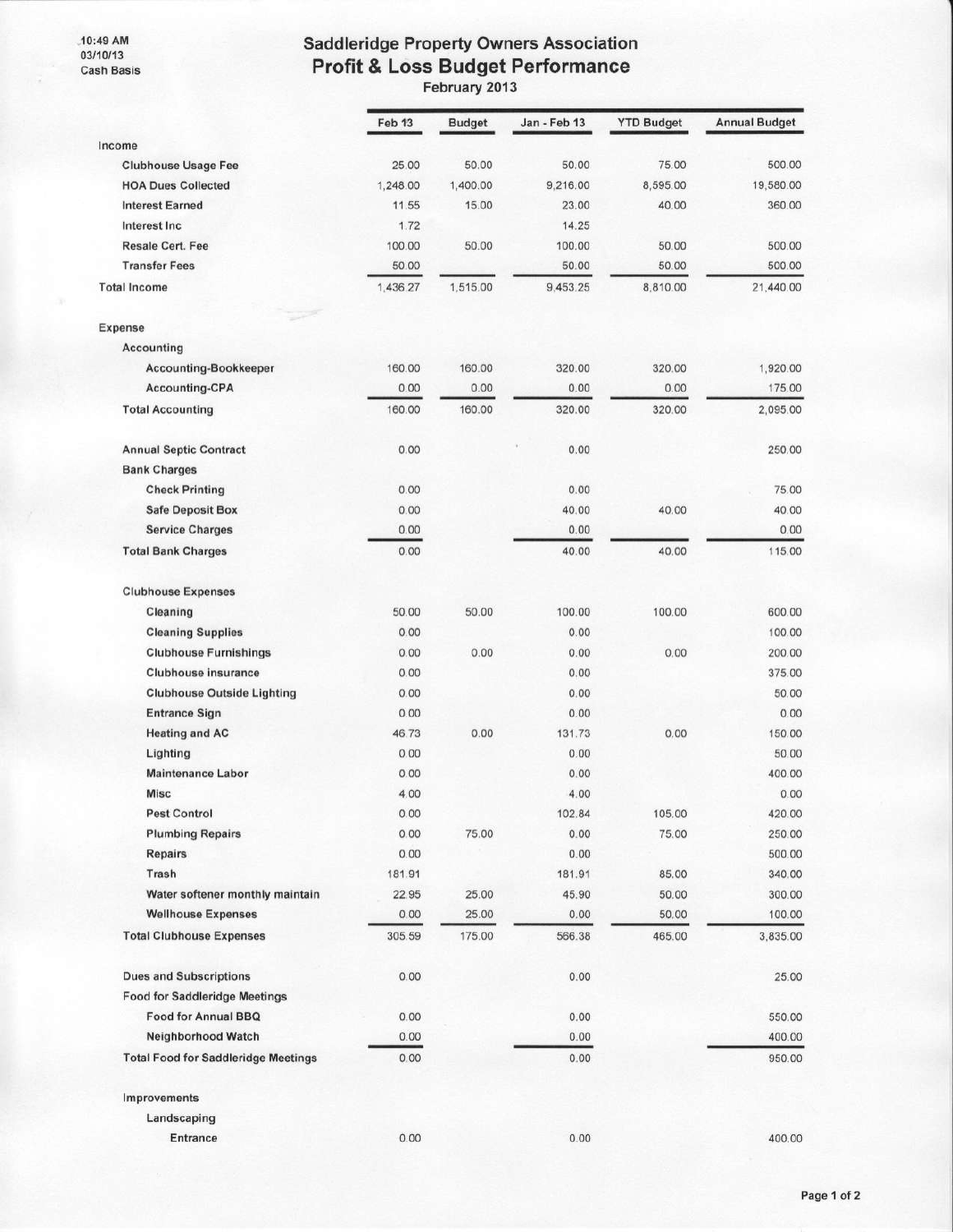-10:49 AM<br>03/10/13 **Cash Basis** 

# **Saddleridge Property Owners Association** Profit & Loss Budget Performance

|                                | Feb 13   | <b>Budget</b> | Jan - Feb 13 | <b>YTD Budget</b> | <b>Annual Budget</b> |
|--------------------------------|----------|---------------|--------------|-------------------|----------------------|
| Lighting                       | 0.00     |               | 0.00         |                   | 200.00               |
| <b>Plants</b>                  | 0.00     |               | 0.00         |                   | 360.00               |
| <b>Total Landscaping</b>       | 0.00     |               | 0.00         |                   | 960.00               |
| Other                          | 0.00     | 0.00          | 0.00         | 0.00              | 0.00                 |
| <b>Wellhouse Improvements</b>  | 0.00     |               | 0.00         |                   | 100.00               |
| <b>Total Improvements</b>      | 0.00     | 0.00          | 0.00         | 0.00              | 1,060.00             |
| <b>Insurance-HOA Liability</b> | 0.00     |               | 0.00         |                   | 550.00               |
| Insurance, D&O                 | 0.00     |               | 0.00         |                   | 1,750.00             |
| Lawn Maintenance               | 324.75   | 150.00        | 324.75       | 300.00            | 2,500.00             |
| <b>Legal-Attorney Fees</b>     | 0.00     | 250.00        | 0.00         | 250.00            | 1,000.00             |
| <b>Mailings</b>                | 0.00     |               | 144.60       |                   | 100.00               |
| <b>Misc</b>                    | 0.00     |               | 0.00         |                   | 0.00                 |
| <b>Miscellaneous</b>           |          |               |              |                   |                      |
| <b>ACC Office Supplies</b>     | 0.00     | 25.00         | 0.00         | 25.00             | 100.00               |
| Copying                        | 0.00     |               | 0.00         |                   | 50.00                |
| Gifts                          | 0.00     |               | 0.00         |                   | 0.00                 |
| <b>Legal Records</b>           | 50.00    | 0.00          | 50.00        | 0.00              | 50.00                |
| <b>Office Supplies</b>         | 0.00     |               | 0.00         |                   | 50.00                |
| Plaque                         | 0.00     |               | 0.00         |                   | 0.00                 |
| Printer Cart.                  | 0.00     |               | 0.00         |                   | 100.00               |
| Software                       | 0.00     |               | 0.00         |                   | 280.00               |
| <b>Website Hosting Fee</b>     | 0.00     | 0.00          | 0.00         | 0.00              | 120.00               |
| <b>Total Miscellaneous</b>     | 50.00    | 25.00         | 50.00        | 25.00             | 750.00               |
| Neighborhood Watch             | 0.00     |               | 0.00         |                   | 0.00                 |
| <b>PEC Electricity</b>         | 366.63   | 150.00        | 366.63       | 275.00            | 2,000.00             |
| Taxes                          | 0.00     |               | 1,736.72     | 1,800.00          | 1,800.00             |
| <b>Webpage Fees</b>            | 0.00     |               | 0.00         |                   | 0.00                 |
| <b>Total Expense</b>           | 1,206.97 | 910.00        | 3,549.08     | 3,475.00          | 18,780.00            |
| Net Income                     | 229.30   | 605.00        | 5,904.17     | 5,335.00          | 2,660.00             |